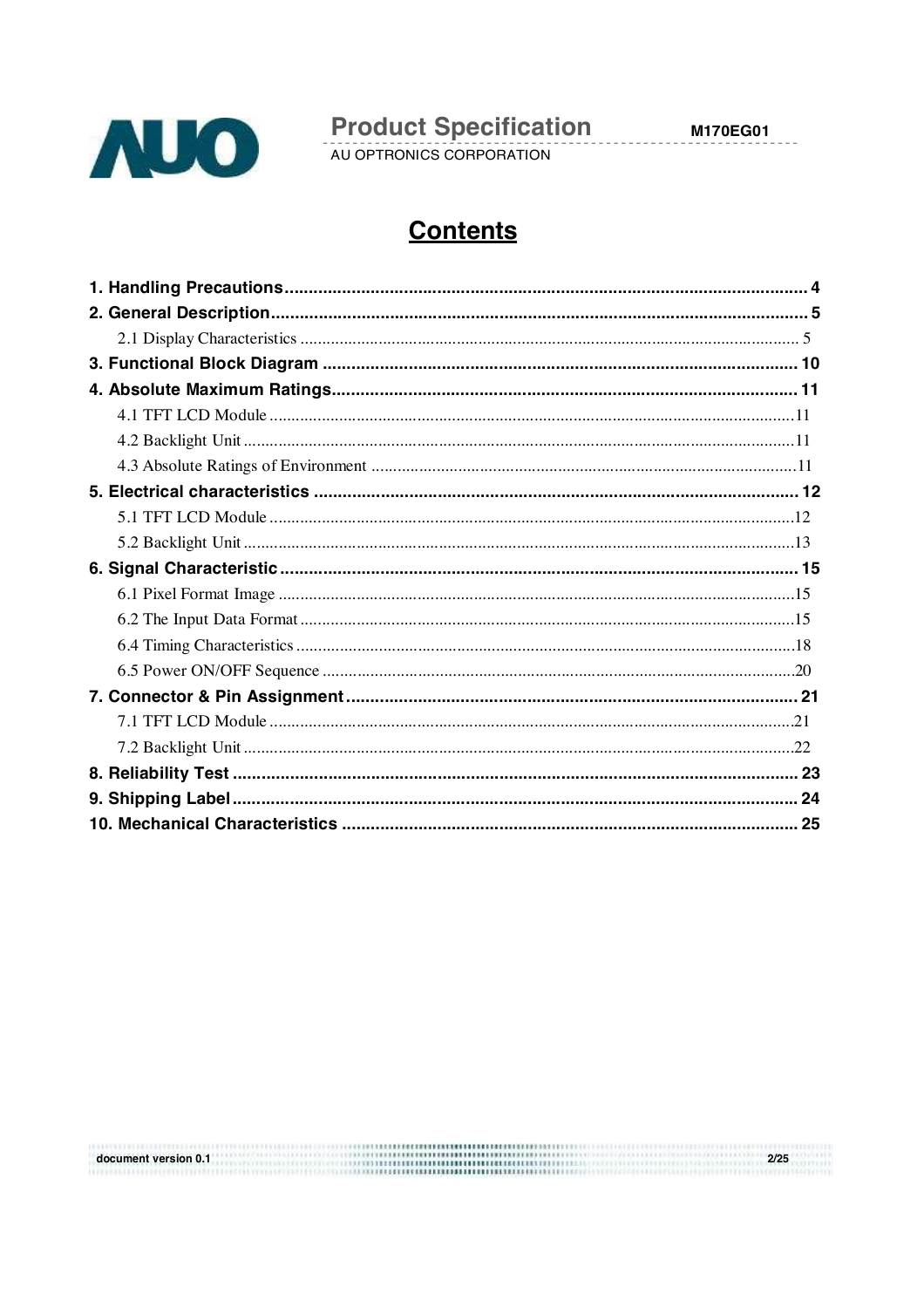

AU OPTRONICS CORPORATION

**M170EG01**

# **Record of Revision**

| Version and<br><b>Date</b> | Page            | Old description            | <b>New Description</b> | Remark |
|----------------------------|-----------------|----------------------------|------------------------|--------|
| 0.12006/07/10              | Al <sub>l</sub> | First Edition for Customer | AII                    |        |
|                            |                 |                            |                        |        |
|                            |                 |                            |                        |        |
|                            |                 |                            |                        |        |
|                            |                 |                            |                        |        |
|                            |                 |                            |                        |        |
|                            |                 |                            |                        |        |
|                            |                 |                            |                        |        |
|                            |                 |                            |                        |        |
|                            |                 |                            |                        |        |
|                            |                 |                            |                        |        |
|                            |                 |                            |                        |        |
|                            |                 |                            |                        |        |
|                            |                 |                            |                        |        |
|                            |                 |                            |                        |        |
|                            |                 |                            |                        |        |
|                            |                 |                            |                        |        |
|                            |                 |                            |                        |        |
|                            |                 |                            |                        |        |
|                            |                 |                            |                        |        |
|                            |                 |                            |                        |        |
|                            |                 |                            |                        |        |
|                            |                 |                            |                        |        |
|                            |                 |                            |                        |        |
|                            |                 |                            |                        |        |
|                            |                 |                            |                        |        |

**document version 0.1 3/25**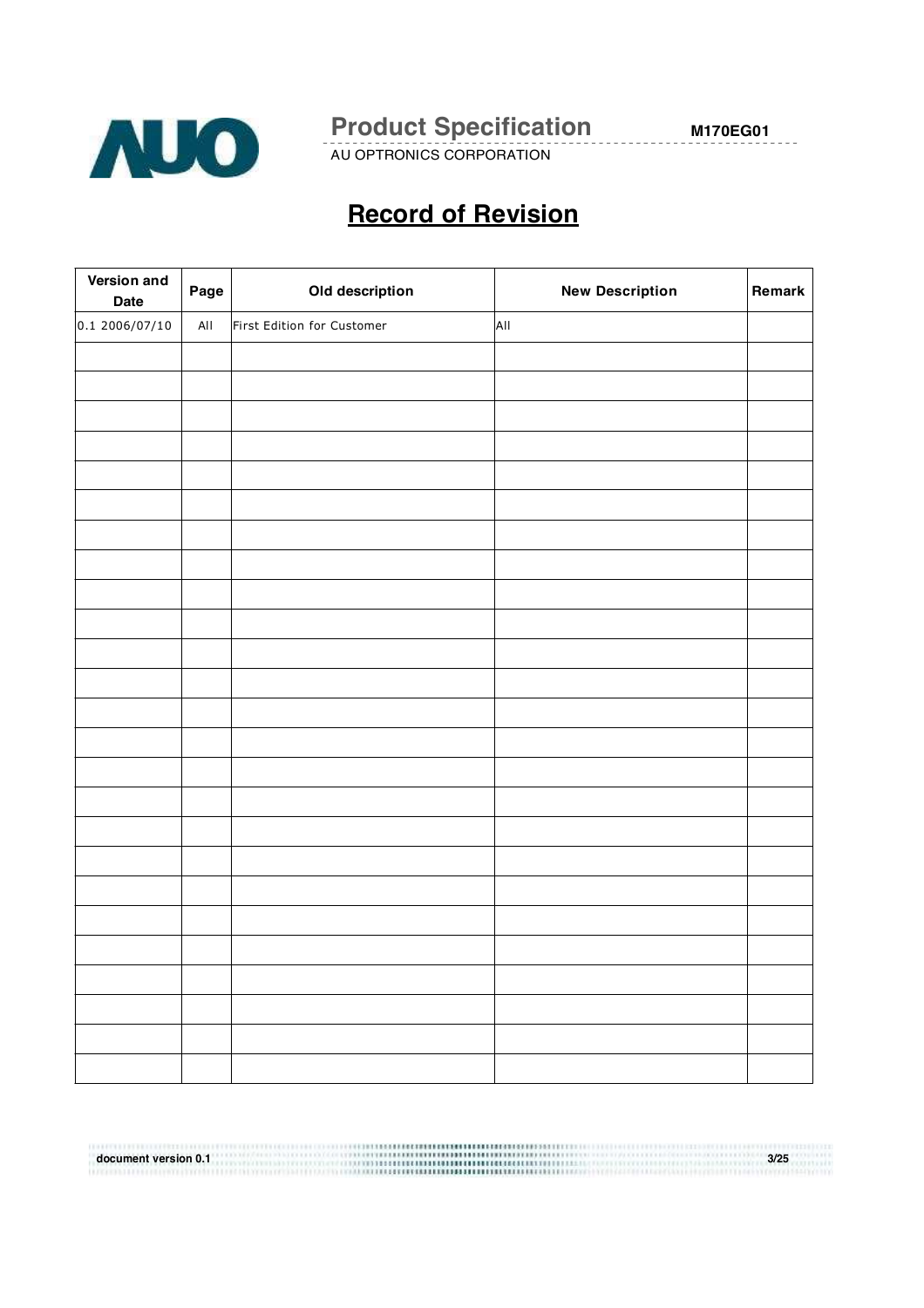

AU OPTRONICS CORPORATION

### **1. Handling Precautions**

- 1) Since front polarizer is easily damaged, pay attention not to scratch it.
- 2) Be sure to turn off power supply when inserting or disconnecting from input connector.
- 3) Wipe off water drop immediately. Long contact with water may cause discoloration or spots.
- 4) When the panel surface is soiled, wipe it with absorbent cotton or other soft cloth.
- 5) Since the panel is made of glass, it may break or crack if dropped or bumped on hard surface.
- 6) Since CMOS LSI is used in this module, take care of static electricity and insure human earth when handling.
- 7) Do not open or modify the Module Assembly.
- 8) Do not press the reflector sheet at the back of the module to any directions.
- 9) In case if a Module has to be put back into the packing container slot after once it was taken out from the container, do not press the center of the CCFL reflector edge. Instead, press at the far ends of the CCFL Reflector edge softly. Otherwise the TFT Module may be damaged.
- 10) At the insertion or removal of the Signal Interface Connector, be sure not to rotate nor tilt the Interface Connector of the TFT Module.
- 11)After installation of the TFT Module into an enclosure, do not twist nor bend the TFT Module even momentary. At designing the enclosure, it should be taken into consideration that no bending/twisting forces are applied to the TFT Module from outside. Otherwise the TFT Module may be damaged.
- 12) Cold cathode fluorescent lamp in LCD contains a small amount of mercury. Please follow local ordinances or regulations for disposal.
- 13) Small amount of materials having no flammability grade is used in the LCD module. The LCD module should be supplied by power complied with requirements of Limited Power Source (IEC60950 or UL1950), or be applied exemption.
- 14) The LCD module is designed so that the CCFL in it is supplied by Limited Current Circuit (IEC60950 or UL1950). Do not connect the CCFL in Hazardous Voltage Circuit.

**document version 0.1 4/25**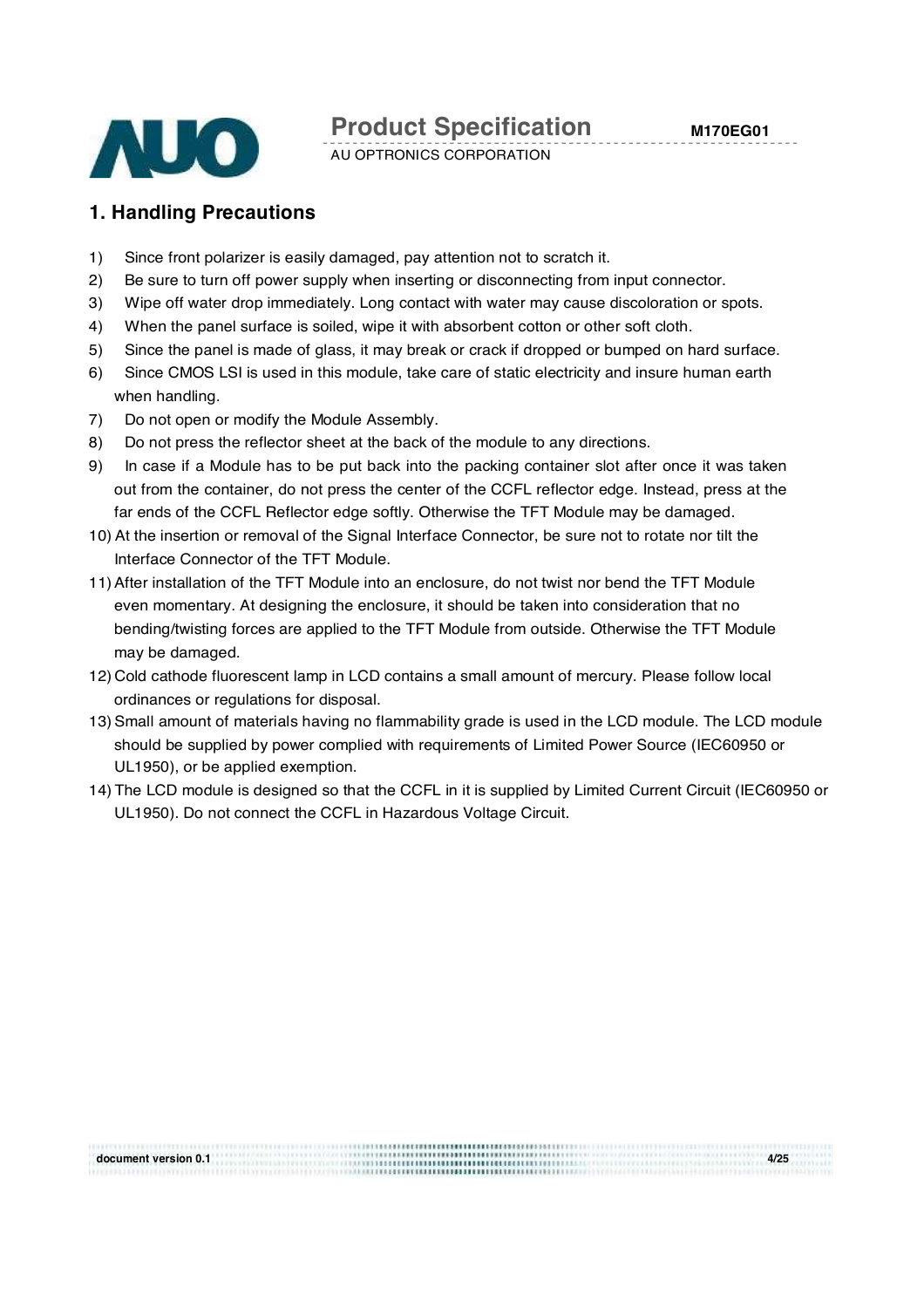

# **2. General Description**

This specification applies to the 17 inch Color TFT-LCD Module M170EG01 .

The display supports the WSXGA+ (1280(H) x 1024(V)) screen format and 16.7M colors (RGB 6-bits+Hi-RFC data).All input signals are 2 Channel LVDS interface compatible.

This module does not contain an inverter card for backlight.

### **2.1 Display Characteristics**

The following items are characteristics summary on the table under 25  $\degree$ C condition:

| <b>Items</b>              | Unit                    | <b>Specifications</b>                            |
|---------------------------|-------------------------|--------------------------------------------------|
| Screen Diagonal           | [mm]                    | 432 (17.0")                                      |
| Active Area               | [mm]                    | 337.920(H) × 270.336(V)                          |
| Pixels H x V              |                         | $1280 \times 3(RGB) \times 1024$                 |
| <b>Pixel Pitch</b>        | [mm]                    | 0.264(per one triad) $\times$ 0.264              |
| Pixel Arrangement         |                         | R.G.B. Vertical Stripe                           |
| Display Mode              |                         | Normally White                                   |
| <b>White Luminance</b>    | [cd/m <sup>2</sup> ]    | 650 (center, Typ) @7.5 mA                        |
| <b>Contrast Ratio</b>     |                         | 800:1 (Typ)                                      |
| Optical ResponseTime      | [msec]                  | 5(Typ)                                           |
| Nominal Input Voltage VDD | [Volt]                  | $+5.0$ (Typ)                                     |
| Power Consumption         | [Watt]                  | 25.8 W (Typ)<br>(PDD=6W, PCFL=19.8W @Lamp=7.5mA) |
| Weight                    | [Grams]                 | 2100 Max.                                        |
| Physical Size (H x V x D) | [mm]                    | 358.5(H) x 296.5(V) Typ. x 15.8(D) Max.          |
| Electrical Interface      |                         | Dual Channel LVDS                                |
| <b>Surface Treatment</b>  |                         | Anti-glare type, Hardness 3H                     |
| Support Color             |                         | 16.7M colors (RGB 6-bits + FRC data)             |
| Temperature Range         |                         |                                                  |
| Operating                 | $\mathsf{I}^{\circ}$ Cl | 0 to $+50$                                       |
| Storage (Non-Operating)   | $[^{\circ}C]$           | $-20$ to $+60$                                   |
| RoHS Compliance           |                         | RoHS Compliance                                  |

**document version 0.1 5/25**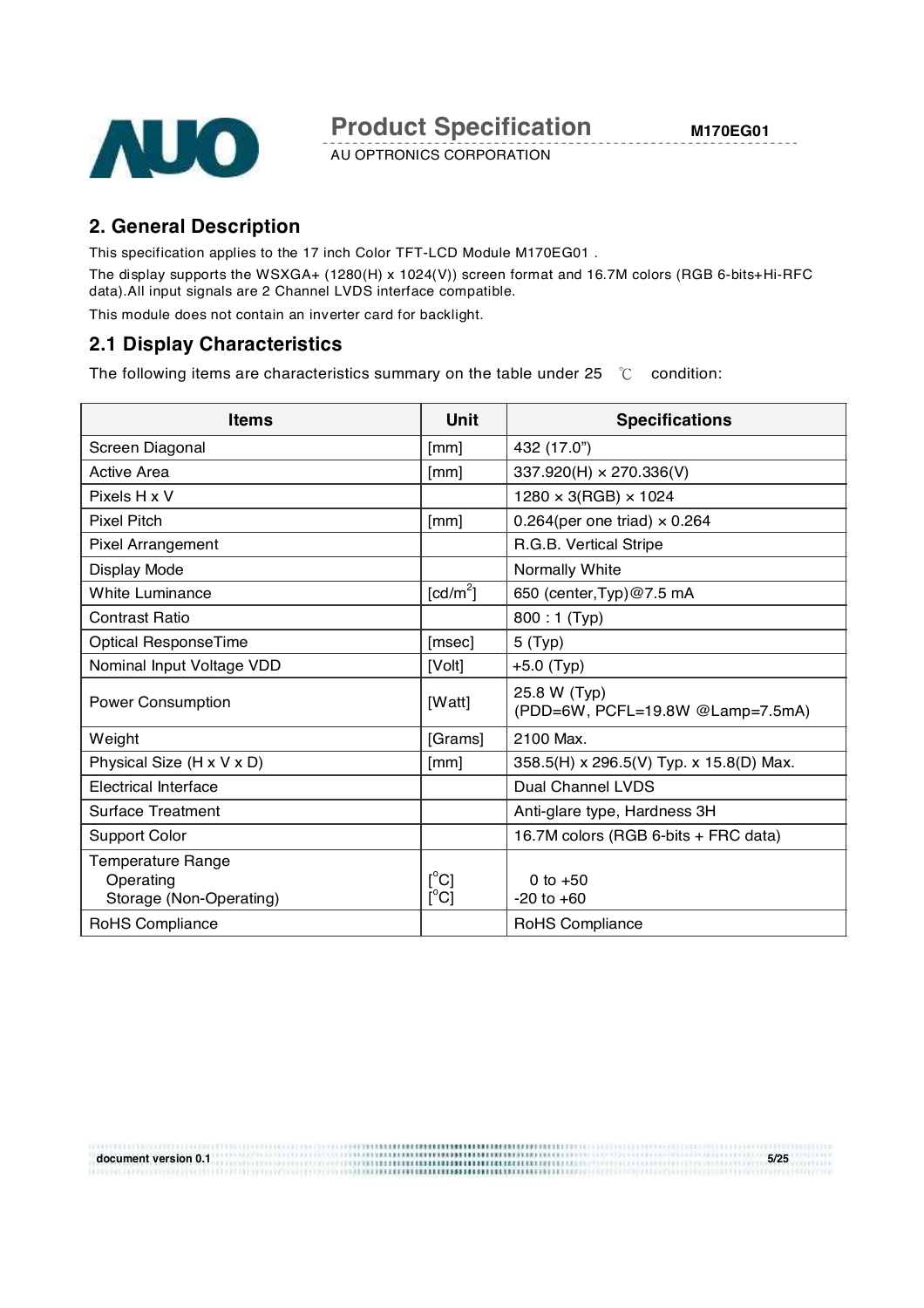

# **2.2 Optical Characteristics**

The optical characteristics are measured under stable conditions at  $25^{\circ}$  (Room Temperature)

| Item                                   | <b>Unit</b>          | <b>Conditions</b>       |                   | Min.                     | Typ.                     | Max.                     | <b>Note</b>             |  |
|----------------------------------------|----------------------|-------------------------|-------------------|--------------------------|--------------------------|--------------------------|-------------------------|--|
| <b>Viewing Angle</b>                   |                      | Horizontal<br>$CR = 10$ | (Right)<br>(Left) | 80<br>80                 | 88<br>88                 | $\blacksquare$           | 1                       |  |
|                                        | [degree]             | Vertical<br>$CR = 10$   | (Up)<br>(Down)    | 80<br>80                 | 88<br>88                 |                          |                         |  |
| <b>Luminance Uniformity</b>            | [%]                  | 9 Points                |                   | 75                       | 80                       |                          | 2, 3                    |  |
|                                        |                      | Rising                  |                   | $\overline{\phantom{a}}$ | 3.5                      | 6                        |                         |  |
| <b>Optical Response Time</b>           | [msec]               | Falling                 |                   | $\blacksquare$           | 1.5                      | 3                        | 4, 6                    |  |
|                                        |                      | Rising + Falling        |                   | $\blacksquare$           | 5                        | 9                        |                         |  |
|                                        |                      | Red x                   |                   | 0.618                    | 0.648                    | 0.678                    |                         |  |
|                                        |                      | Red y                   |                   | 0.309                    | 0.339                    | 0.369                    |                         |  |
|                                        |                      | Green x                 |                   | 0.262                    | 0.292                    | 0.322                    |                         |  |
| Color / Chromaticity                   |                      | Green y                 |                   | 0.573                    | 0.603                    | 0.633                    |                         |  |
| Coordinates<br>(CIE 1931)              |                      | Blue x                  |                   | 0.113                    | 0.143                    | 0.173                    | $\overline{\mathbf{4}}$ |  |
|                                        |                      | Blue y                  |                   | 0.040                    | 0.070                    | 0.100                    |                         |  |
|                                        |                      | White x                 |                   | 0.283                    | 0.313                    | 0.343                    |                         |  |
|                                        |                      | White y                 |                   | 0.299                    | 0.329                    | 0.359                    |                         |  |
| White Luminance<br>$(At CCFL = 7.5mA)$ | [cd/m <sup>2</sup> ] |                         |                   | 600                      | 650                      | $\overline{\phantom{a}}$ | 4                       |  |
| <b>Contrast Ratio</b>                  |                      |                         |                   | 450                      | 800                      | $\overline{\phantom{a}}$ | 4                       |  |
| Cross Talk (At 75Hz)                   | [%]                  |                         |                   | $\blacksquare$           | $\overline{\phantom{a}}$ | 1.5                      | 5                       |  |
| Flicker                                | [dB]                 |                         |                   |                          |                          | $-20$                    | $\overline{7}$          |  |

**document version 0.1 6/25**

Optical Equipment: BM-5A, BM-7, PR880, or equivalent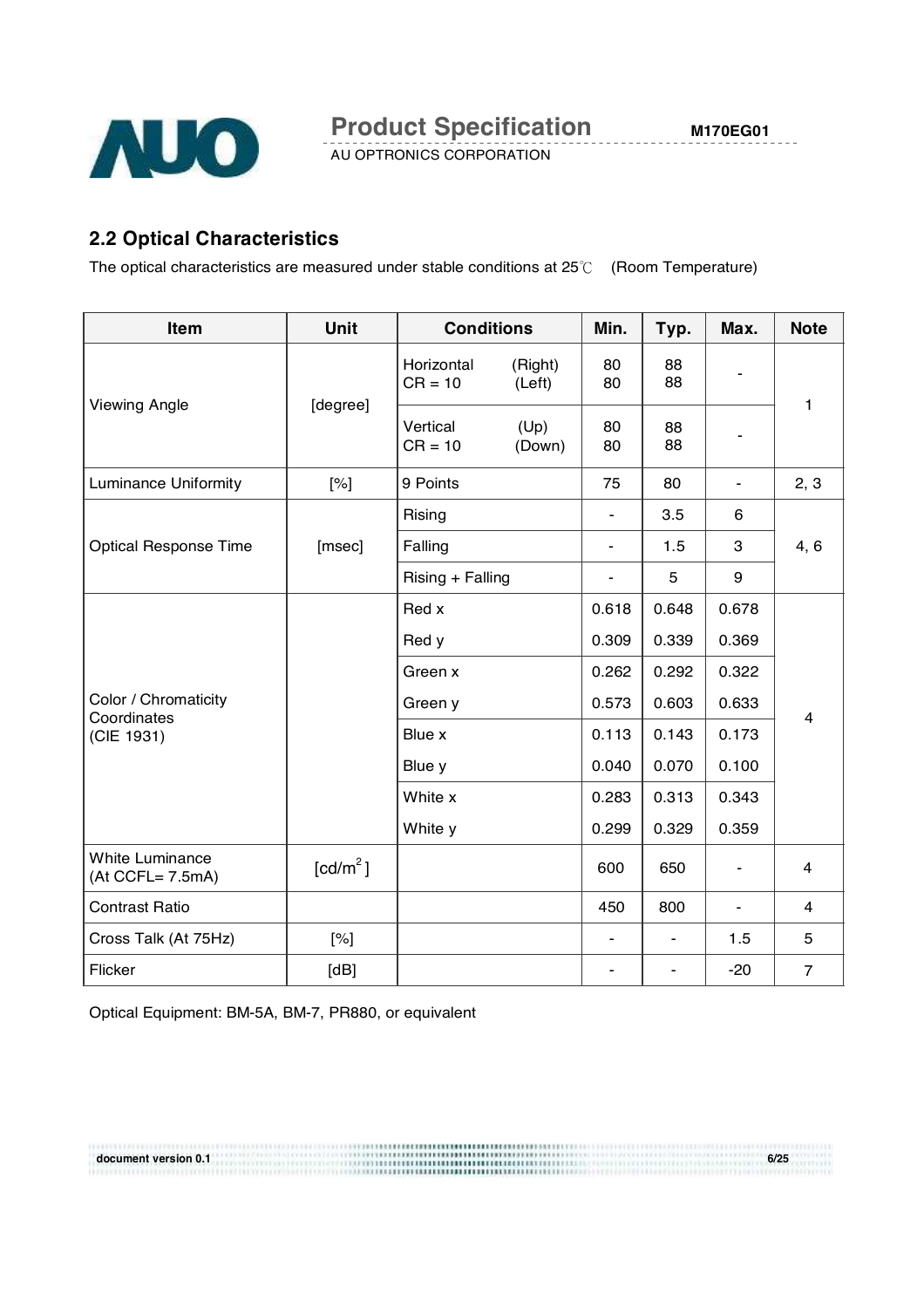

AU OPTRONICS CORPORATION

Note 1: Definition of viewing angle

Viewing angle is the measurement of contrast ratio  $\geq$  10, at the screen center, over a 180° horizontal and

180° vertical range (off-normal viewing angles). The 180° viewing angle range is broken down as follows; 90° (θ) horizontal left and right and 90° (Φ) vertical, high (up) and low (down). The measurement direction is typically perpendicular to the display surface with the screen rotated about its center to develop the desired measurement viewing angle.



Note 2: 9 points position



Note 3: The luminance uniformity of 9 points is defined by dividing the maximum luminance values by the minimum test point luminance

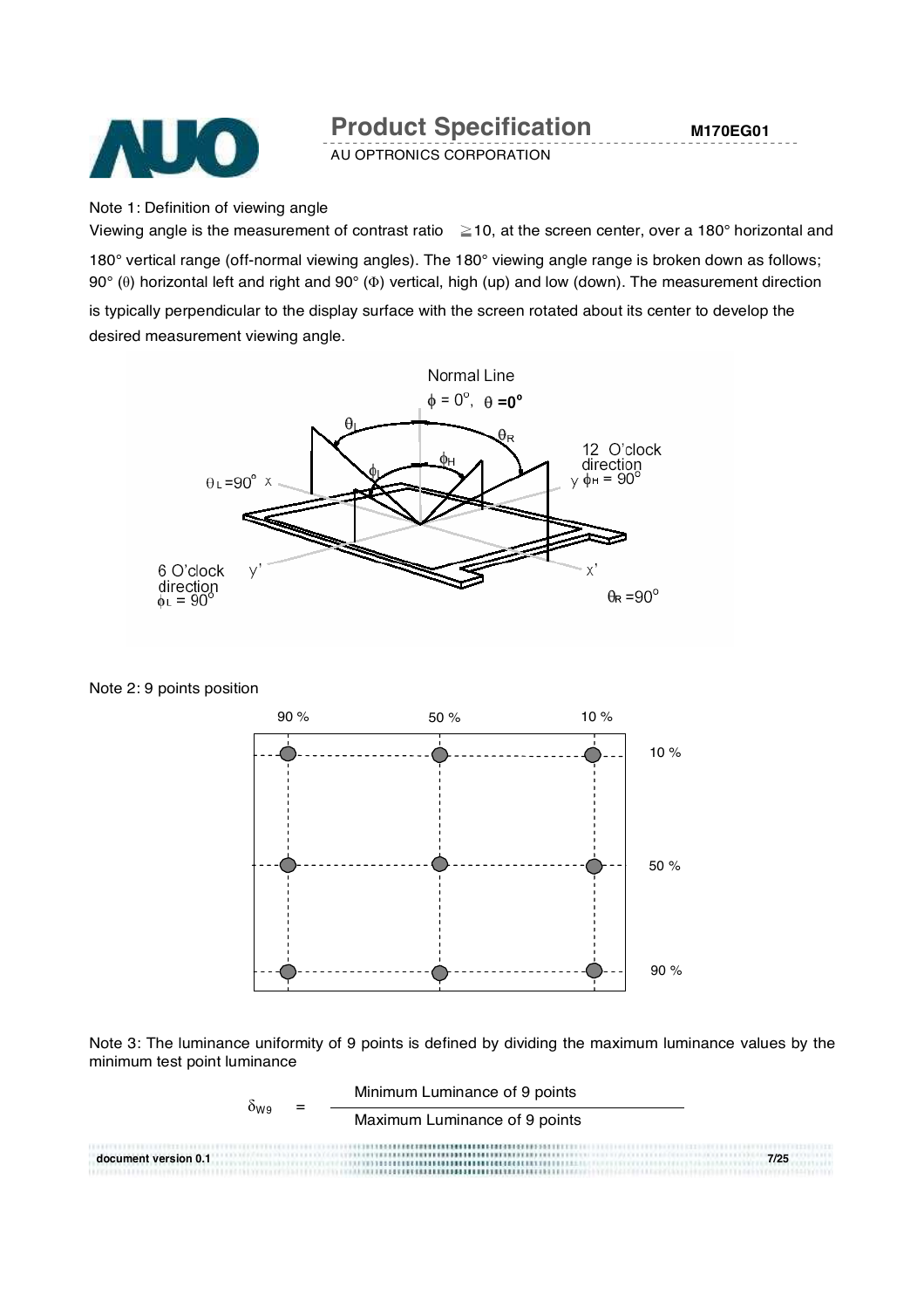

#### Note 4: Measurement method

The LCD module should be stabilized at given temperature for 30 minutes to avoid abrupt temperature change during measuring. In order to stabilize the luminance, the measurement should be executed after lighting Backlight for 30 minutes in a stable, windless and dark room.



Note 5: Definition of Cross Talk (CT)  $CT = 1 YB - YA1/YA \times 100$  (%)

#### Where

YA = Luminance of measured location without gray level 0 pattern (cd/m2)

YB = Luminance of measured location with gray level 0 pattern (cd/m2)



**document version 0.1 8/25**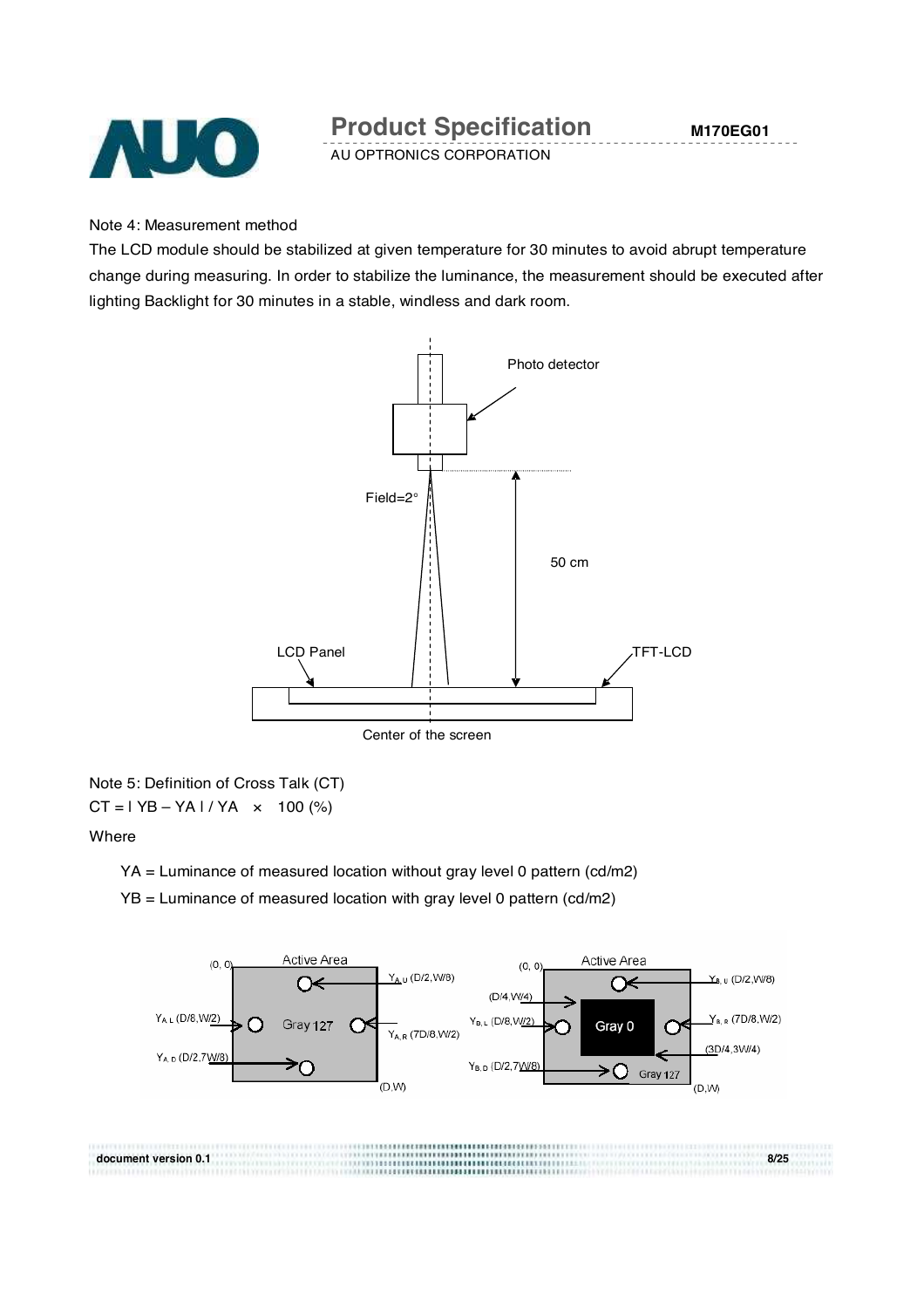

Note 6: Definition of response time:

The output signals of photo detector are measured when the input signals are changed from "Full Black" to "Full White" (rising time), and from "Full White" to "Full Black "(falling time), respectively. The response time is interval between the 10% and 90% of amplitudes. Please refer to the figure as below.



Note 7: Subchecker Pattern



Method: Record dBV & DC value with (WESTAR)TRD-100



**document version 0.1 9/25**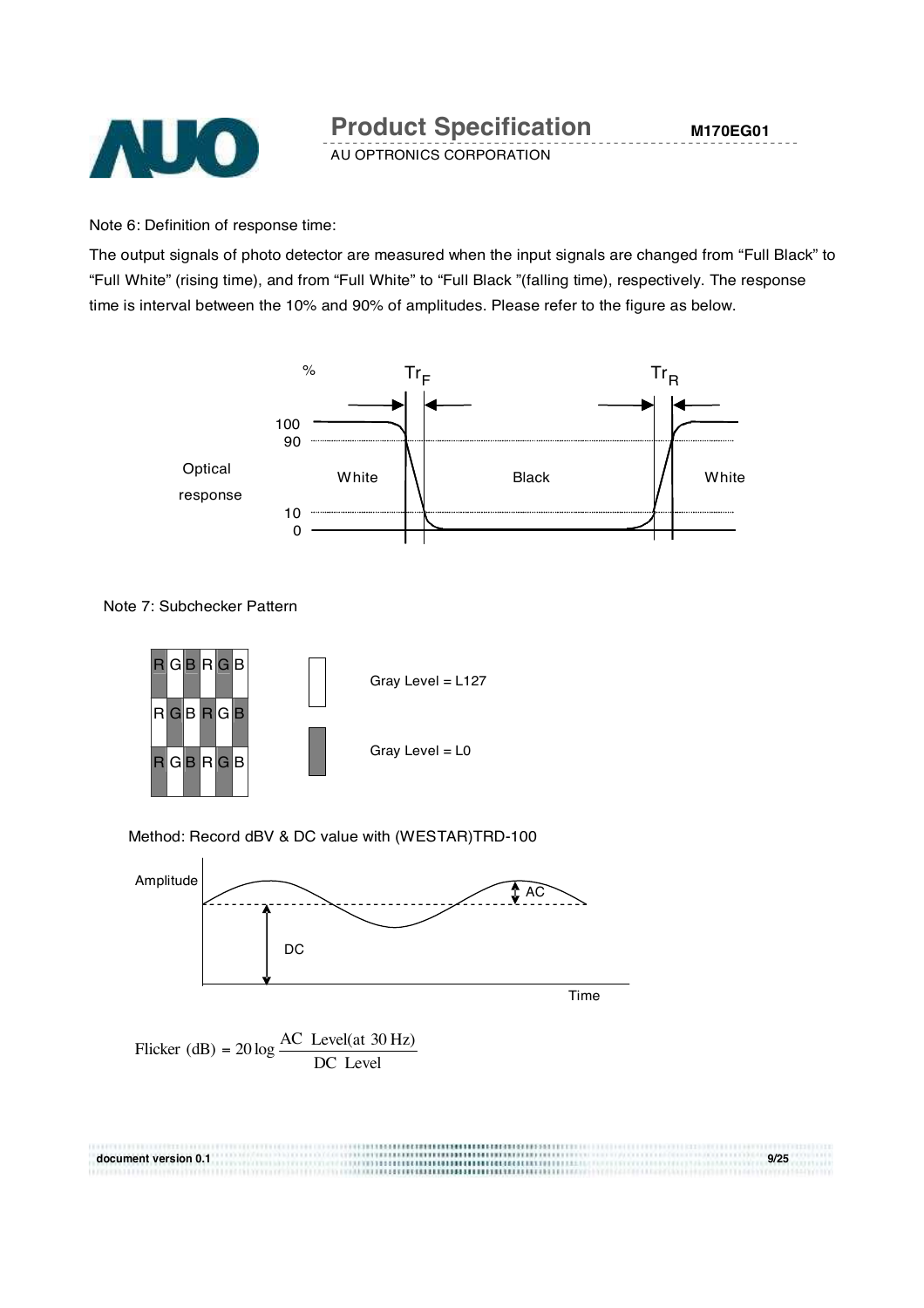

# **3. Functional Block Diagram**

The following diagram shows the functional block of the 17.0 inches Color TFT-LCD Module:



**document version 0.1 10/25**

#### **I/F + X-PCB**

**JAE FI-XB30SSL-HF15 YEONHO 35001HS-02L**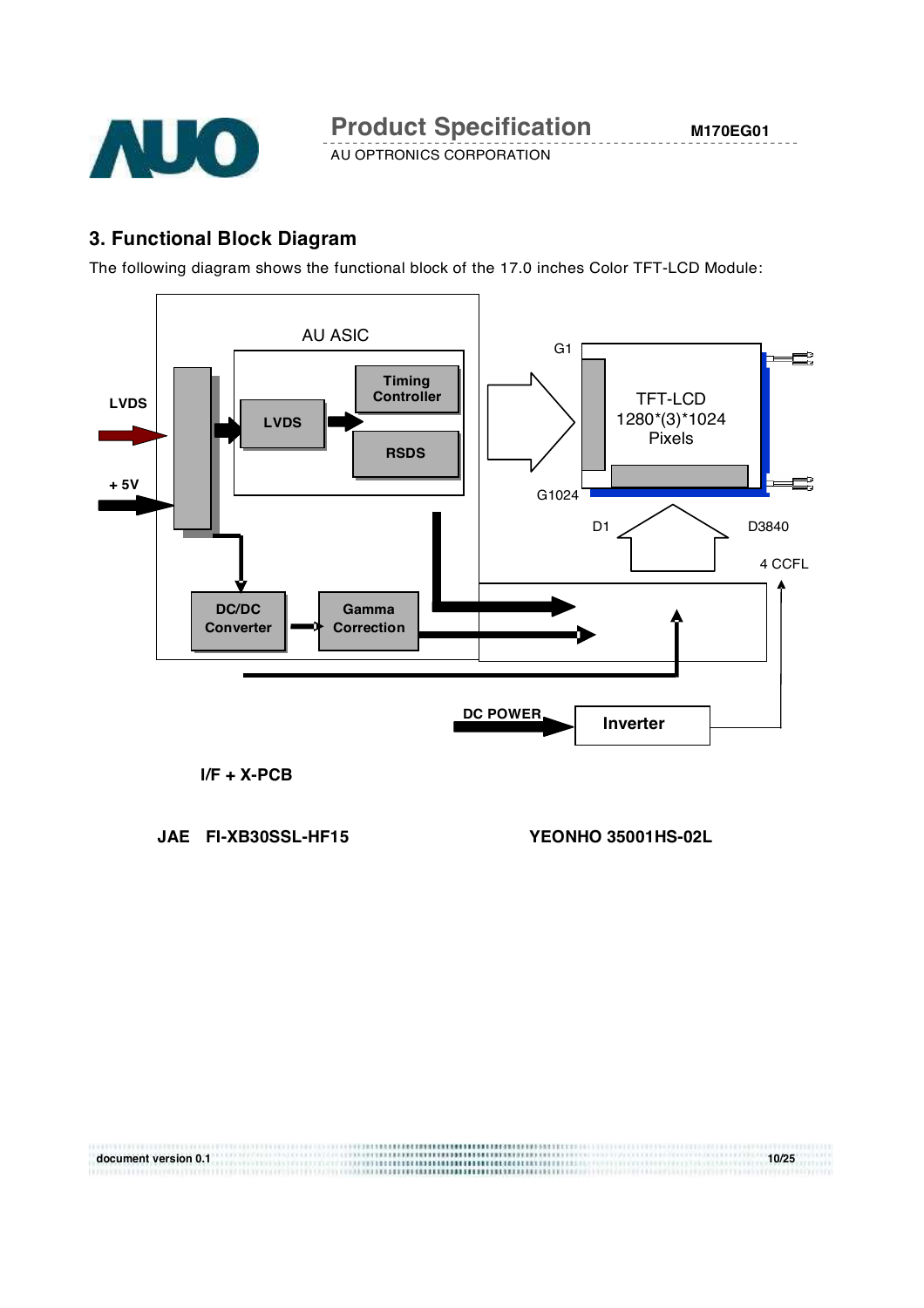

AU OPTRONICS CORPORATION

### **4. Absolute Maximum Ratings**

Absolute maximum ratings of the module is as following:

#### **4.1 TFT LCD Module**

| Item            | Svmbol | Min<br>------ | Max | Unit   | <b>Conditions</b> |
|-----------------|--------|---------------|-----|--------|-------------------|
| Logic/LCD Drive | ۷IN    | -0.3          |     | [Volt] | <b>Note 1.2</b>   |

### **4.2 Backlight Unit**

| Item                | Svmbol      | Min | Max | Unit     | Conditions      |
|---------------------|-------------|-----|-----|----------|-----------------|
| <b>CCFL Current</b> | <b>ICFL</b> |     |     | [mA] rms | <b>Note 1.2</b> |

#### **4.3 Absolute Ratings of Environment**

| Item                      | <b>Symbol</b> | Min   | Max | Unit  | <b>Conditions</b> |
|---------------------------|---------------|-------|-----|-------|-------------------|
| <b>Operating Humidity</b> | <b>HOP</b>    |       | 90  | [%RH] |                   |
| Storage Temperature       | TST           | $-20$ | +60 | [°C]  | Note 3            |
| <b>Storage Humidity</b>   | <b>HST</b>    |       | 90  | l%RH1 |                   |

*Note 1:* With in Ta (25°C )

*Note 2:* Permanent damage to the device may occur if exceed maximum values

*Note 3:* For quality performance, please refer to AUO IIS (Incoming Inspection Standard).

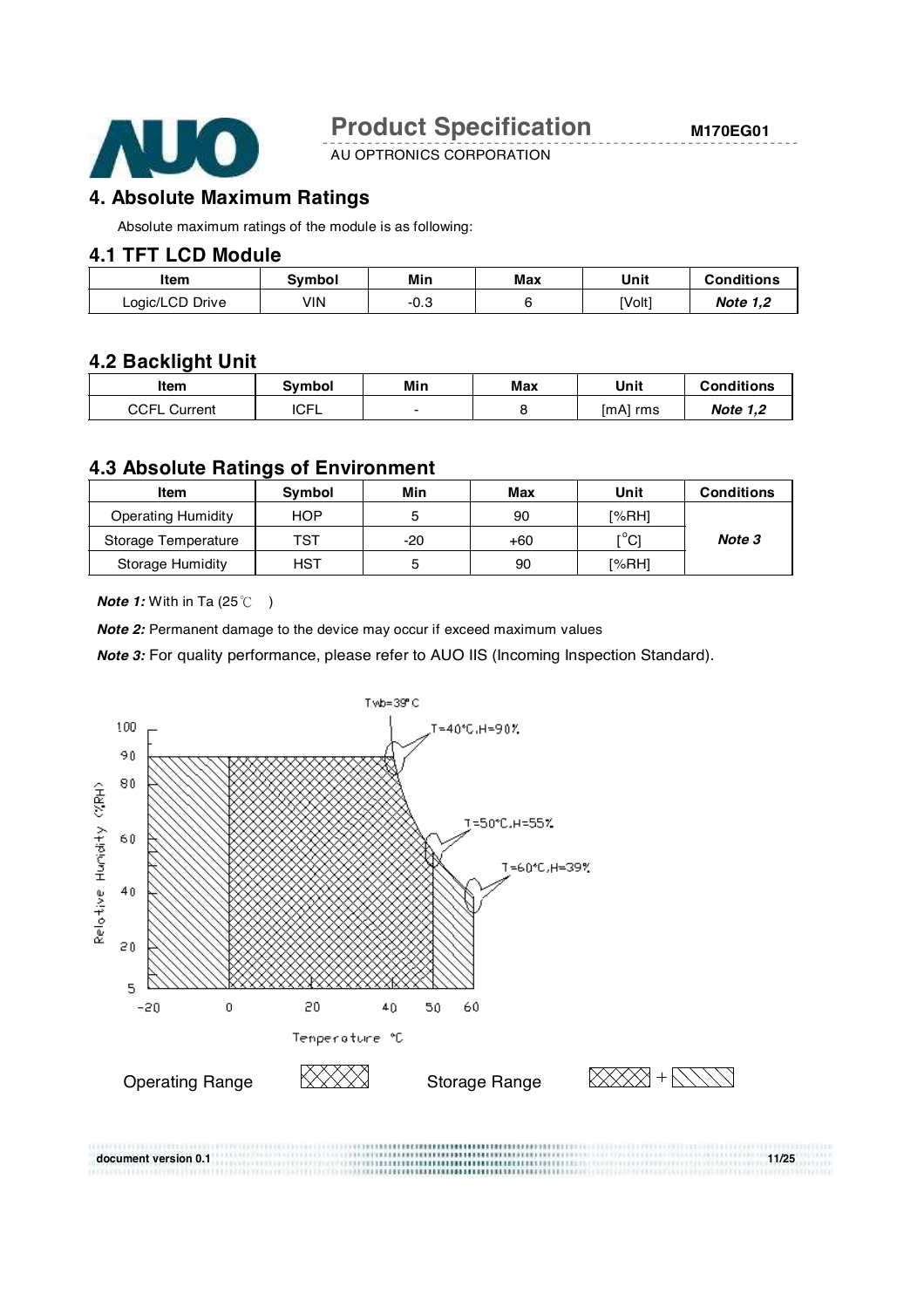

# **5. Electrical characteristics**

# **5.1 TFT LCD Module**

### **5.1.1 Power Specification**

Input power specifications are as follows:

| Symble       | <b>Parameter</b>           | Min.           | Typ.           | Max. | <b>Unit</b> | <b>Condition</b>                      |
|--------------|----------------------------|----------------|----------------|------|-------------|---------------------------------------|
|              | Logic/LCD Drive<br>Voltage | 4.5            | 5.0            | 5.5  | [Volt]      | ±10%                                  |
| <b>ICC</b>   | Input Current              | $\blacksquare$ | 1.2            | 1.56 | [A]         | Vin=5V, All Black Pattern,<br>at 75Hz |
| <b>IRush</b> | Inrush Current             | $\blacksquare$ | $\blacksquare$ | 3.0  | [A]         | Note                                  |
| <b>PCC</b>   | <b>VCCPower</b>            |                | 6              | 7.8  | [Watt]      | Vin=5V, All Black Pattern,<br>at 75Hz |

#### Note: Measurement conditions:

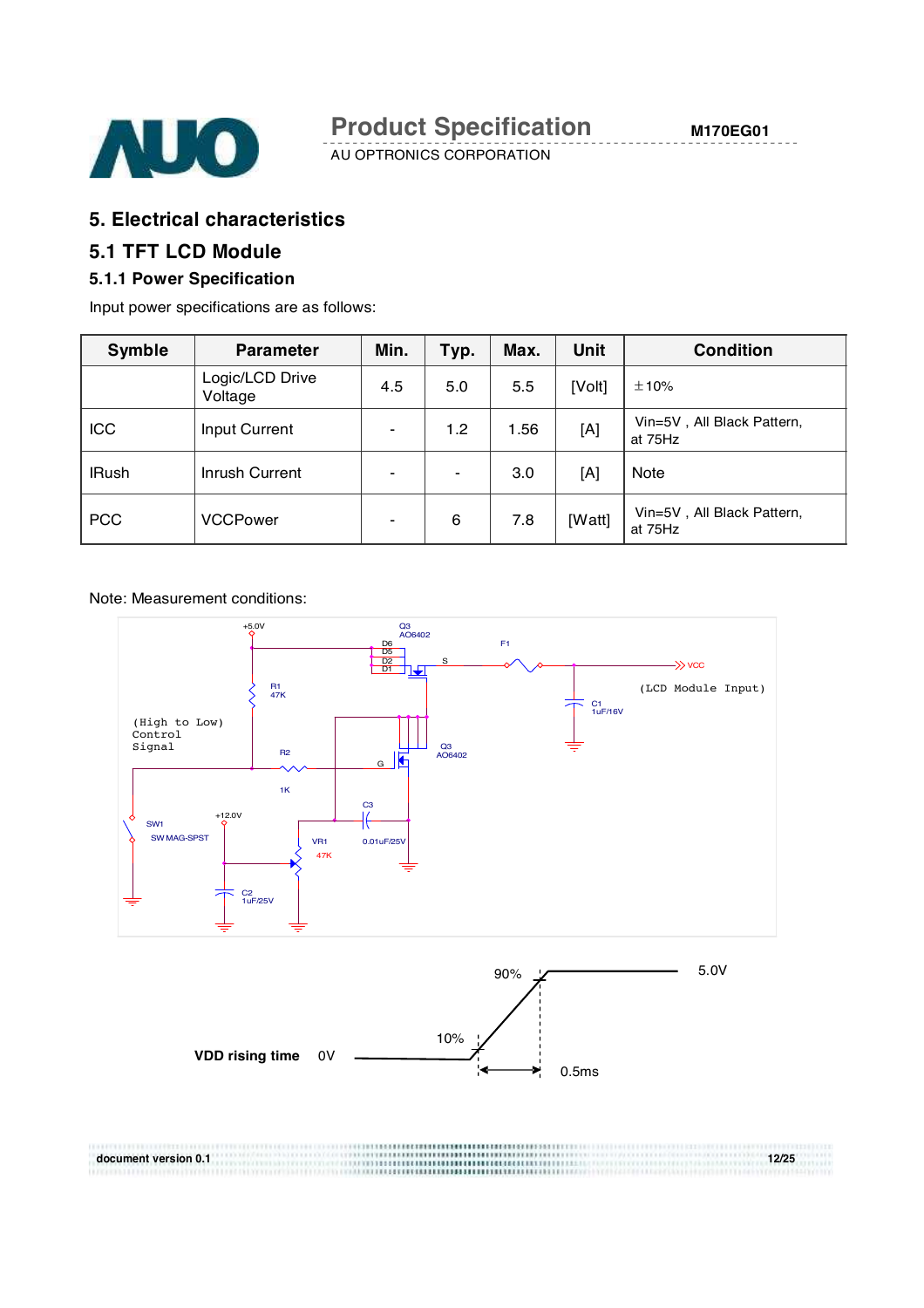

AU OPTRONICS CORPORATION

#### **5.1.2 Signal Electrical Characteristics**

Input signals shall be low or Hi-Z state when Vin is off

It is recommended to refer the specifications of SN75LVDS82DGG (Texas Instruments) in detail.

Each signal characteristics are as follows;

| Symbol      | <b>Parameter</b>           | Min    | Typ                      | Max    | <b>Units</b> | <b>Condition</b> |
|-------------|----------------------------|--------|--------------------------|--------|--------------|------------------|
|             | Differential Input High    | ۰      | $\overline{\phantom{0}}$ | $+100$ | [mV]         | $VICM = 1.2V$    |
| <b>VTH</b>  | Threshold                  |        |                          |        |              | <b>Note</b>      |
| <b>VTL</b>  | Differential Input Low     | $-100$ | $\overline{\phantom{0}}$ |        | [mV]         | $VICM = 1.2V$    |
|             | Threshold                  |        |                          |        |              | <b>Note</b>      |
| <b>VID</b>  | Input Differential Voltage | 100    | 400                      | 600    | [mV]         | <b>Note</b>      |
|             | Differential Input Common  |        |                          |        |              | $VTH/VTL =$      |
| <b>VICM</b> | Mode Voltage               | $+1.0$ | $+1.2$                   | $+1.5$ | [V]          | $+100MV$         |
|             |                            |        |                          |        |              |                  |

*Note:* LVDS Signal Waveform



**document version 0.1 13/25**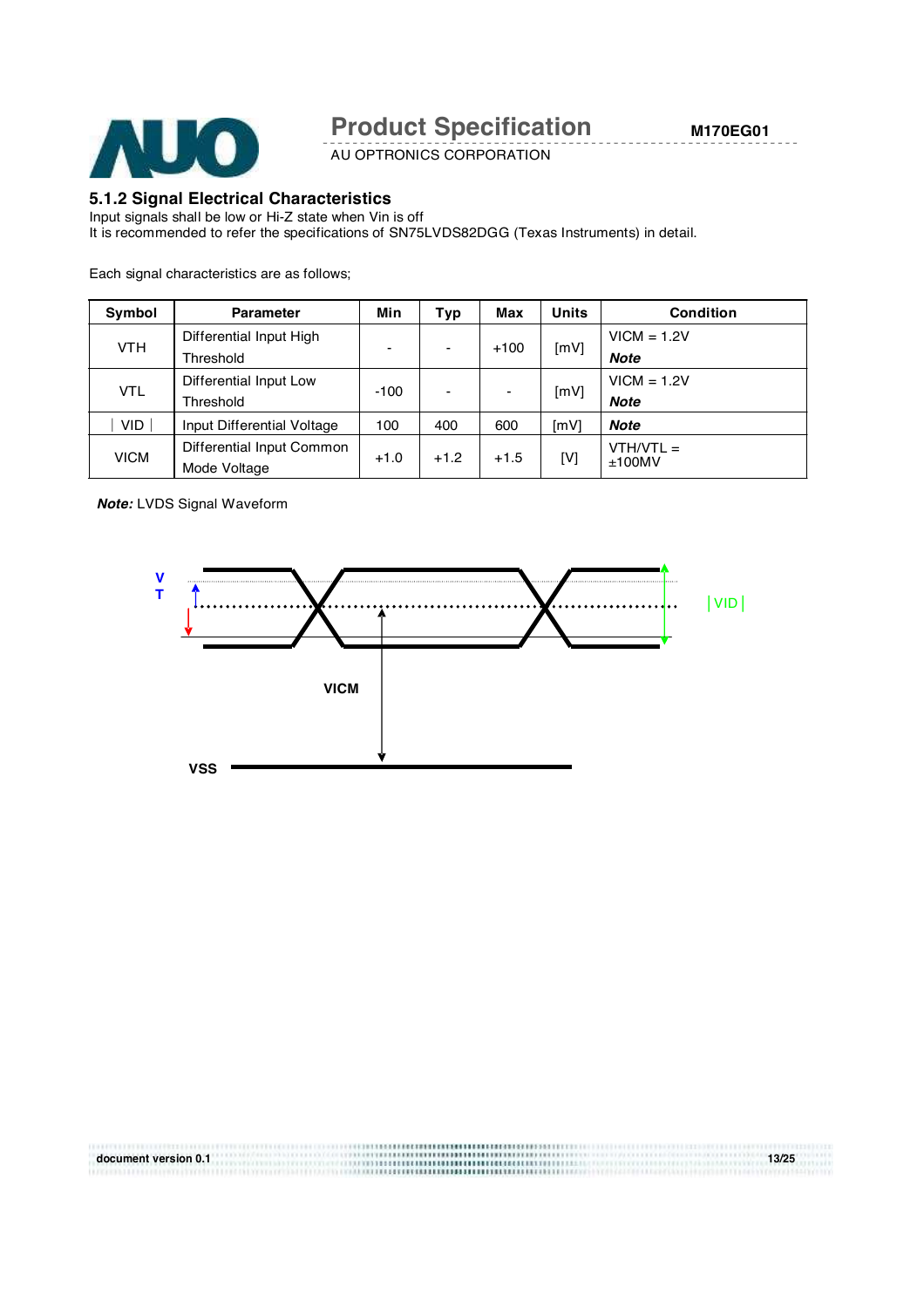

AU OPTRONICS CORPORATION

# **5.2 Backlight Unit**

Parameter guideline for CCFL Inverter

| Symbol                         | <b>Parameter</b>                                                    | Min.   | Typ.           | Max.           | Unit          | <b>Condition</b>                          |
|--------------------------------|---------------------------------------------------------------------|--------|----------------|----------------|---------------|-------------------------------------------|
| <b>ISCFL</b>                   | CCFL standard current                                               | 7.0    | 7.5            | 8.0            | [mA]<br>rms   | $(Ta=25^{\circ}C)$ Note 2                 |
| <b>IRCFL</b>                   | CCFL operation range                                                | 3.0    | 7.5            | 8.0            | [mA]<br>rms   | $(Ta=25^{\circ}C)$ <i>Note 2</i>          |
| <b>FCFL</b>                    | <b>CCFL Frequency</b>                                               | 40     | 60             | 80             | [KHz]         | (Ta=25 $^{\circ}$ C) Note 3,4             |
| <b>ViCFL</b><br>$(0^{\circ}C)$ | <b>CCFL Ignition Voltage</b><br>(End of the lamp wire<br>connector) | 1500   |                |                | [Volt]        | $\int_{5}^{T}a=0^{\circ}C$<br><b>Note</b> |
| <b>ViCF</b><br>$(25^{\circ}C)$ | <b>CCFL Ignition Voltage</b><br>(End of the lamp wire<br>connector) | 1150   |                |                | [Volt]<br>rms | (Ta=25 $^{\circ}$ C) Note 5               |
| <b>VCFL</b>                    | <b>CCFL Operation Voltage</b>                                       | TBD    | 660<br>@ 7.5mA | 700<br>@ 7.5mA | [Volt]<br>rms | (Ta=25 $^{\circ}$ C) <b>Note 6</b>        |
| <b>PCFL</b>                    | CCFL Power consumption (for<br>reference)                           |        | 19.8           | 21.8           | [Watt]        | (Ta=25 $^{\circ}$ C) Note 6               |
| <b>LTCFL</b>                   | <b>CCFL</b> life Time                                               | 40,000 | 50,000         |                | [Hour]        | $(Ta=25^{\circ}C)$                        |

Note 1: Typ. are AUO recommended design points.

- \*1 All of characteristics listed are measured under the condition using the AUO test inverter.
- \*2 In case of using an inverter other than listed, it is recommended to check the inverter carefully. Sometimes, interfering noise stripes appear on the screen, and substandard luminance or flicker at low power may happen.
- \*3 In designing an inverter, it is suggested to check safety circuit very carefully. Impedance of CCFL, for instance, becomes more than 1 [M ohm] when CCFL is damaged.
- \*4 Generally, CCFL has some amount of delay time after applying kick-off voltage. It is recommended to keep on applying kick-off voltage for 1 [Sec] until discharge.
- \*5 Reducing CCFL current increases CCFL discharge voltage and generally increases CCFL discharge frequency. So all the parameters of an inverter should be carefully designed so as not to produce too much leakage current from high-voltage output of the inverter.
- Note 2: It should be employed the inverter which has "Duty Dimming", if IRCFL is less than 4mA.
- Note 3: CCFL discharge frequency should be carefully determined to avoid interference between inverter and TFT LCD.
- Note 4: The frequency range will not affect to lamp life and reliability characteristics.
- Note 5: CCFL inverter should be able to give out a power that has a generating capacity of over 1,500 voltage. Lamp units need 1,500 voltage minimum for ignition.
- Note 6: The variance of CCFL power consumption is ±10%. Calculator value for reference (ISCFL x VCFL  $\times$  4= PCFL)
- Note 7:Definition of Life time: Brightness becomes 50%. The typical life time CCFL in on the condition at 7.5 m A lamp current.

**document version 0.1 14/25**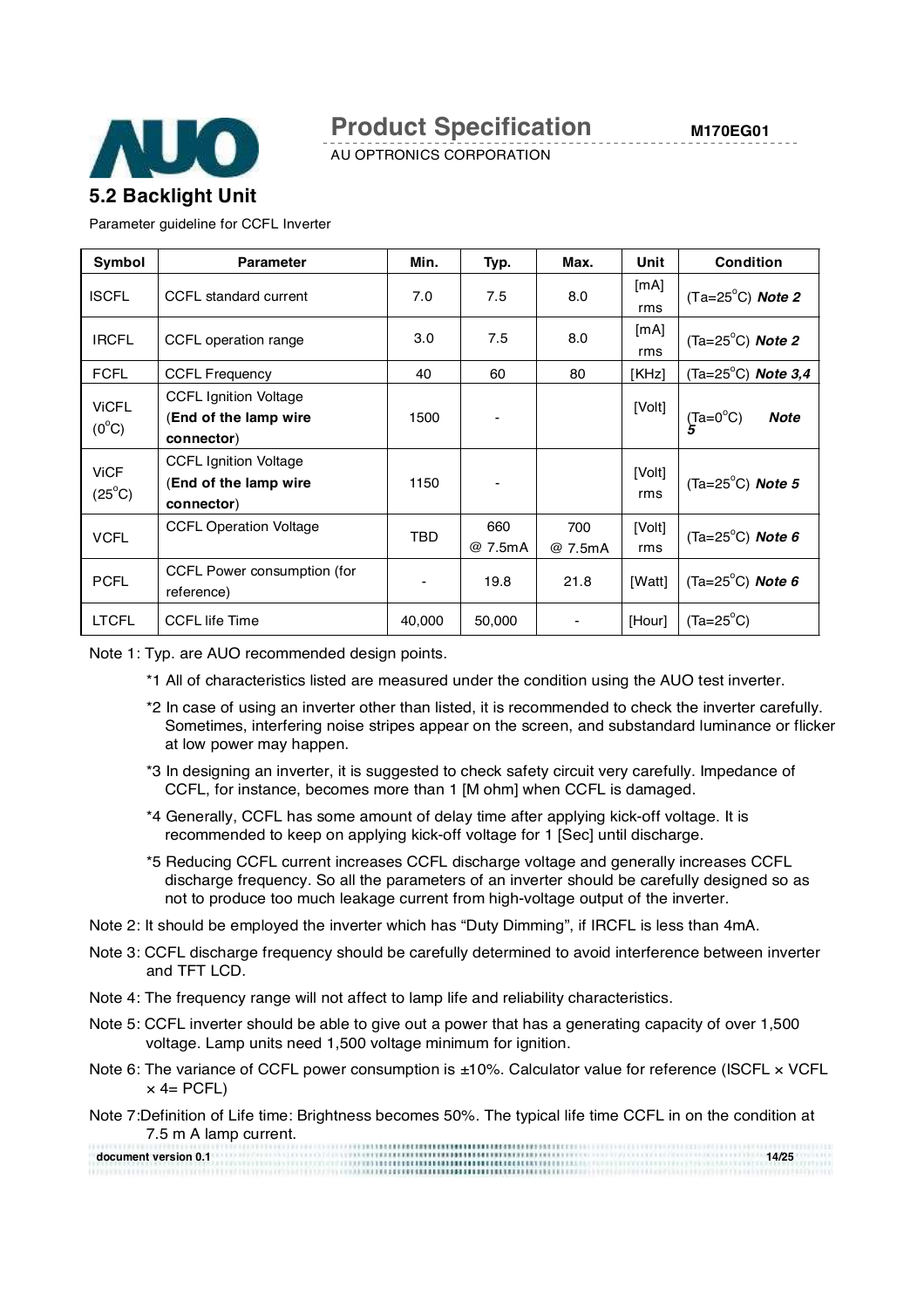

# **6. Signal Characteristic**

### **6.1 Pixel Format Image**

Following figure shows the relationship of the input signals and LCD pixel format.



### **6.2 The Input Data Format**



Note1: Normally, DE, VS, HS on EVEN channel are not used. Note2: Please follow PSWG. Note3: 8-bit in

**document version 0.1 15/25**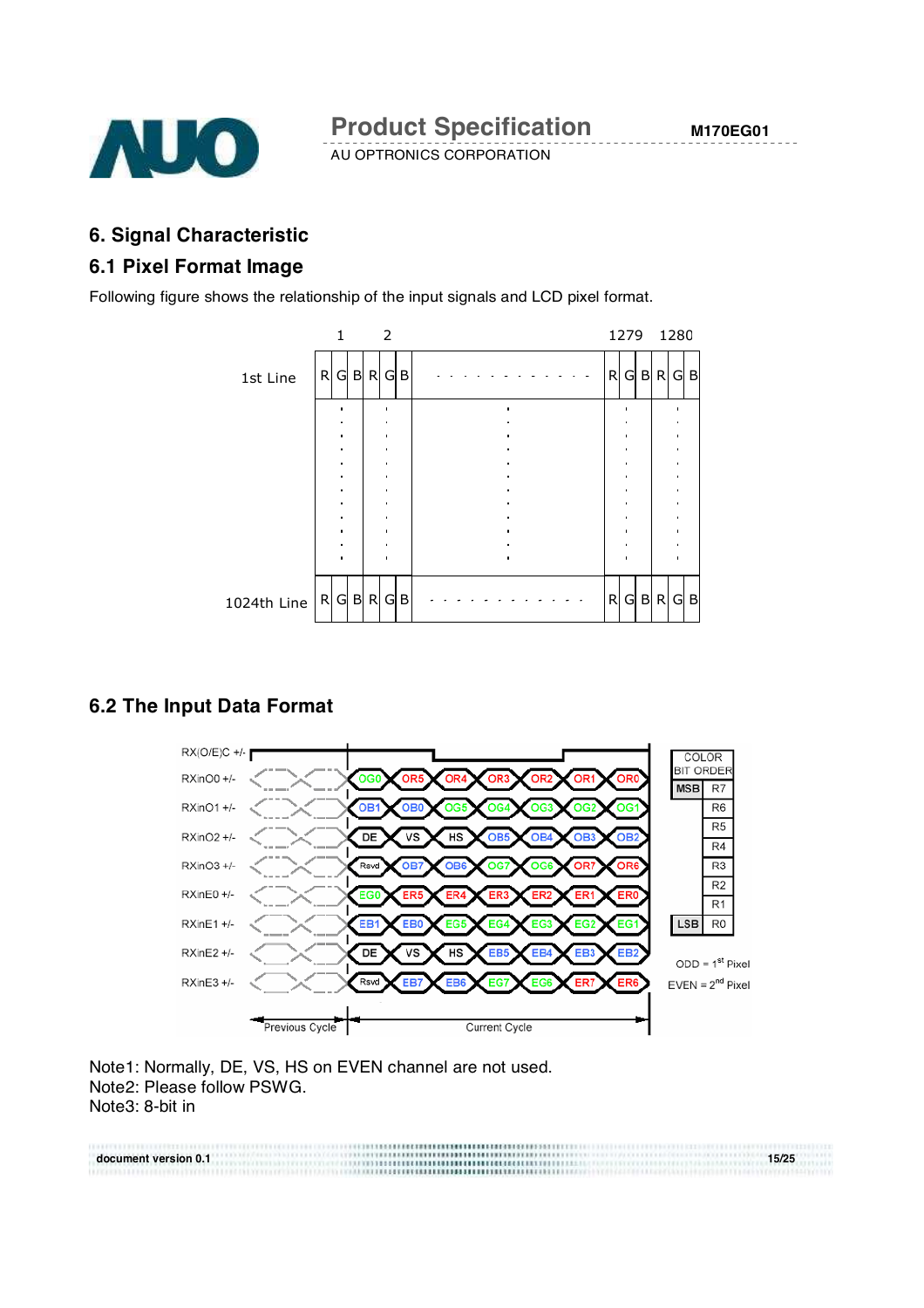

### **6.3 Signal Description**

The module using a pair of LVDS receiver SN75LVDS82(Texas Instruments) or compatible. LVDS is a differential signal technology for LCD interface and high speed data transfer device. Transmitter shall be SN75LVDS83(negative edge sampling) or compatible**.** The first LVDS port(RxOxxx) transmits odd pixels while the second LVDS port(RxExxx) transmits even pixels.

| PIN#                    | <b>SIGNAL NAME</b> | <b>DESCRIPTION</b>                                                       |
|-------------------------|--------------------|--------------------------------------------------------------------------|
| 1                       | RxO0-              | Negative LVDS differential data input (Odd data)                         |
| $\overline{2}$          | $RxO0+$            | Positive LVDS differential data input (Odd data)                         |
| 3                       | RxO1-              | Negative LVDS differential data input (Odd data)                         |
| 4                       | RxO1+              | Positive LVDS differential data input (Odd data)                         |
| $\overline{5}$          | <b>RxO2-</b>       | Negative LVDS differential data input (Odd data, H-Sync, V-Sync, DSPTMG) |
| 6                       | $RxO2+$            | Positive LVDS differential data input (Odd data, H-Sync, V-Sync, DSPTMG) |
| 7                       | GND                | Power Ground                                                             |
| $\overline{\mathbf{8}}$ | RxOC-              | Negative LVDS differential clock input (Odd clock)                       |
| 9                       | RxOC+              | Positive LVDS differential clock input (Odd clock)                       |
| 10                      | RxO3-              | Negative LVDS differential data input (Odd data)                         |
| 11                      | RxO3+              | Positive LVDS differential data input (Odd data)                         |
| 12                      | RxE0-              | Negative LVDS differential data input (Even clock)                       |
| 13                      | $RxE0+$            | Positive LVDS differential data input (Even data)                        |
| 14                      | GND                | Power Ground                                                             |
| 15                      | RxE1-              | Positive LVDS differential data input (Even data)                        |
| 16                      | $RxE1+$            | Negative LVDS differential data input (Even data)                        |
| 17                      | <b>GND</b>         | Power Ground                                                             |
| 18                      | RxE2-              | Negative LVDS differential data input (Even data)                        |
| 19                      | RxE2+              | Positive LVDS differential data input (Even data)                        |
| 20                      | RxEC-              | Negative LVDS differential clock input (Even clock)                      |
| $\overline{21}$         | $RxEC+$            | Positive LVDS differential clock input (Even clock)                      |
| 22                      | RxE3-              | Negative LVDS differential data input (Even data)                        |
| 23                      | RxE3+              | Positive LVDS differential data input (Even data)                        |
| $\overline{24}$         | <b>GND</b>         | Power Ground                                                             |
| 25                      | <b>GND</b>         | Power Ground                                                             |
| 26                      | NC                 | No contact (For AUO test only)                                           |
| 27                      | GND                | Power Ground                                                             |
| $\overline{28}$         | <b>VCC</b>         | <u>+5.0V Power Supply</u>                                                |
| $\overline{29}$         | VCC                | +5.0V Power Supply                                                       |
| 30                      | VCC                | +5.0V Power Supply                                                       |

**document version 0.1 16/25**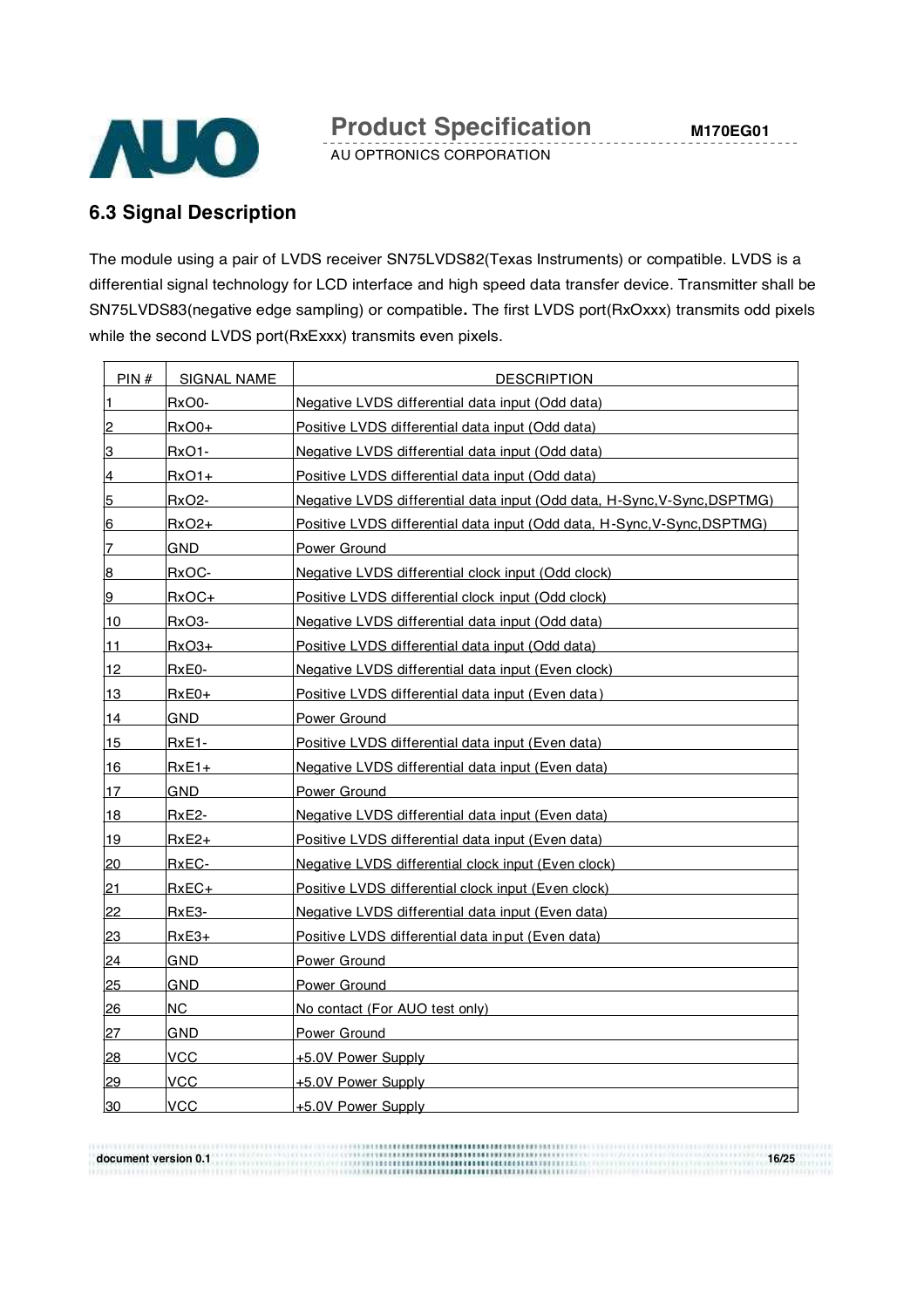

AU OPTRONICS CORPORATION

Note1: Start from left side





**document version 0.1 17/25**

Note2: Input signals of odd and even clock shall be the same timing. Note3: Please follow PSWG.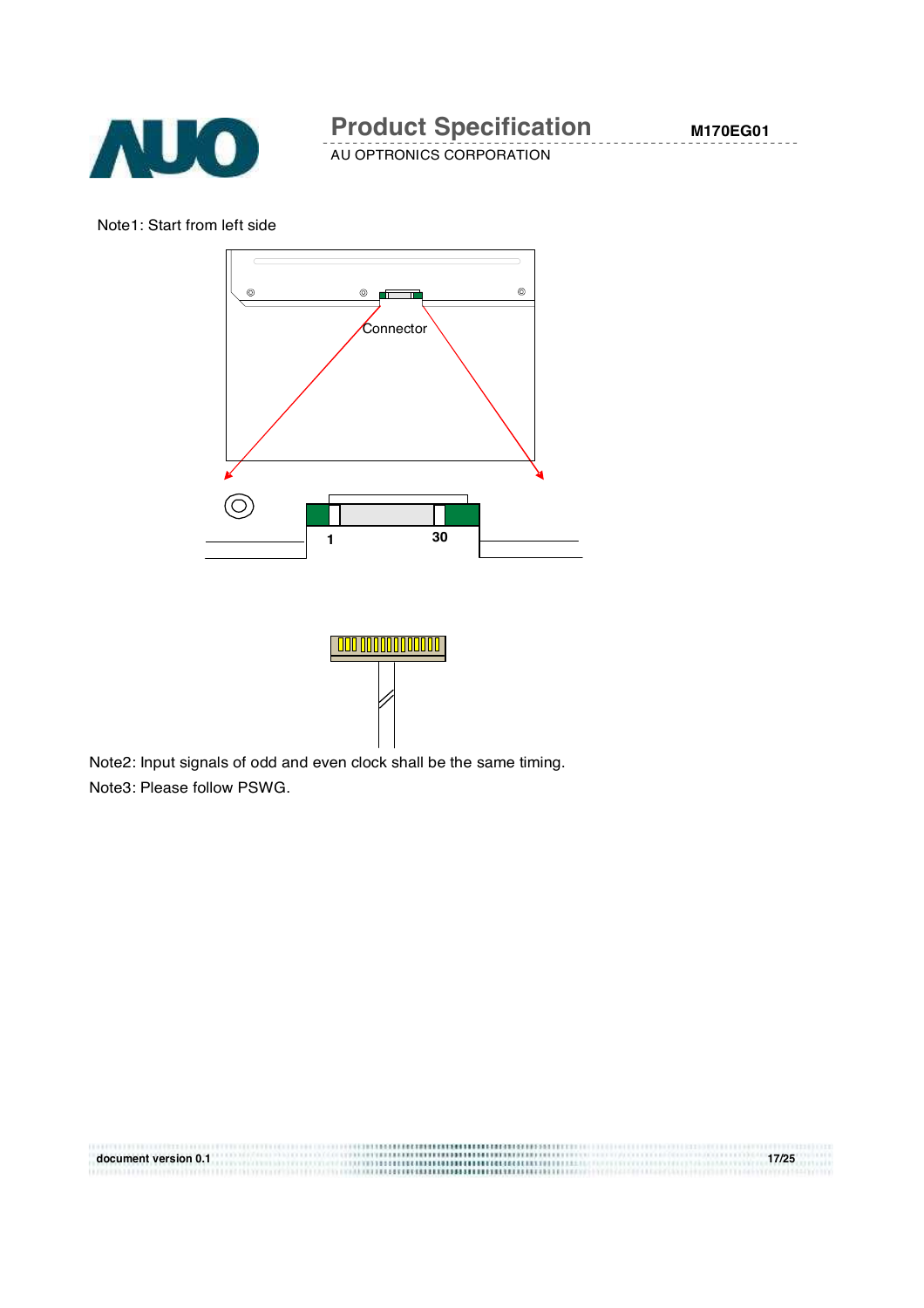

AU OPTRONICS CORPORATION

# **6.4 Timing Characteristics**

#### **6.4.1 Timing Characteristics**

Basically, interface timings described here is not actual input timing of LCD module but output timing of SN75LVDS82DGG (Texas Instruments) or equivalent.

| Signal     | <b>Item</b>     | Symbol                   | Min   | <b>Typ</b> | Max  | Unit       |
|------------|-----------------|--------------------------|-------|------------|------|------------|
|            | Period          | Tv                       | 1032  | 1066       | 2048 | Th         |
| Vertical   | Active          | $T\text{disp}(v)$        | 1024  | 1024       | 1024 | Th         |
| Section    | <b>Blanking</b> | $Tbp(v) + Tfp(v) + PWvs$ | 8     | 42         | 1024 | Th         |
|            | Period          | Th                       | 680   | 844        | 2048 | Tclk       |
| Horizontal | Active          | Tdisp(h)                 | 640   | 640        | 640  | Tclk       |
| Section    | <b>Blanking</b> | $Tbp(h) + Tfp(h) + PWhs$ | 40    | 204        | 1408 | Tclk       |
|            | Period          | Tclk                     | 14.81 | 18.52      | ۰    | ns         |
| Clock      | Frequency       | Freg                     | 40    | 54         | 70   | <b>MHz</b> |
| Frame rate | Frame rate      | F                        | 49    | 60         | 76   | Hz         |

**document version 0.1 18/25**

**Note** : DE mode only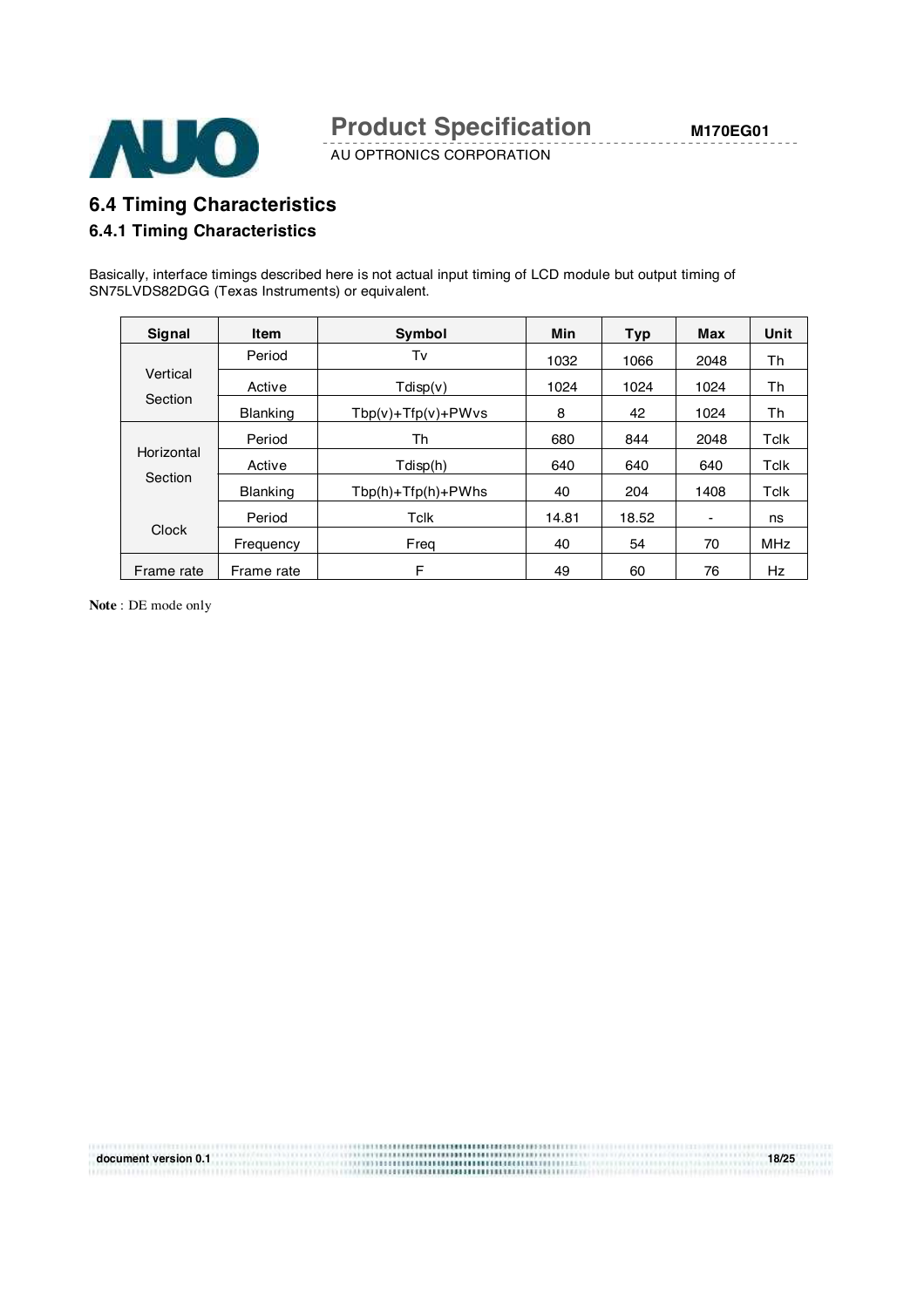

AU OPTRONICS CORPORATION

#### **6.4.2 Timing Digram**

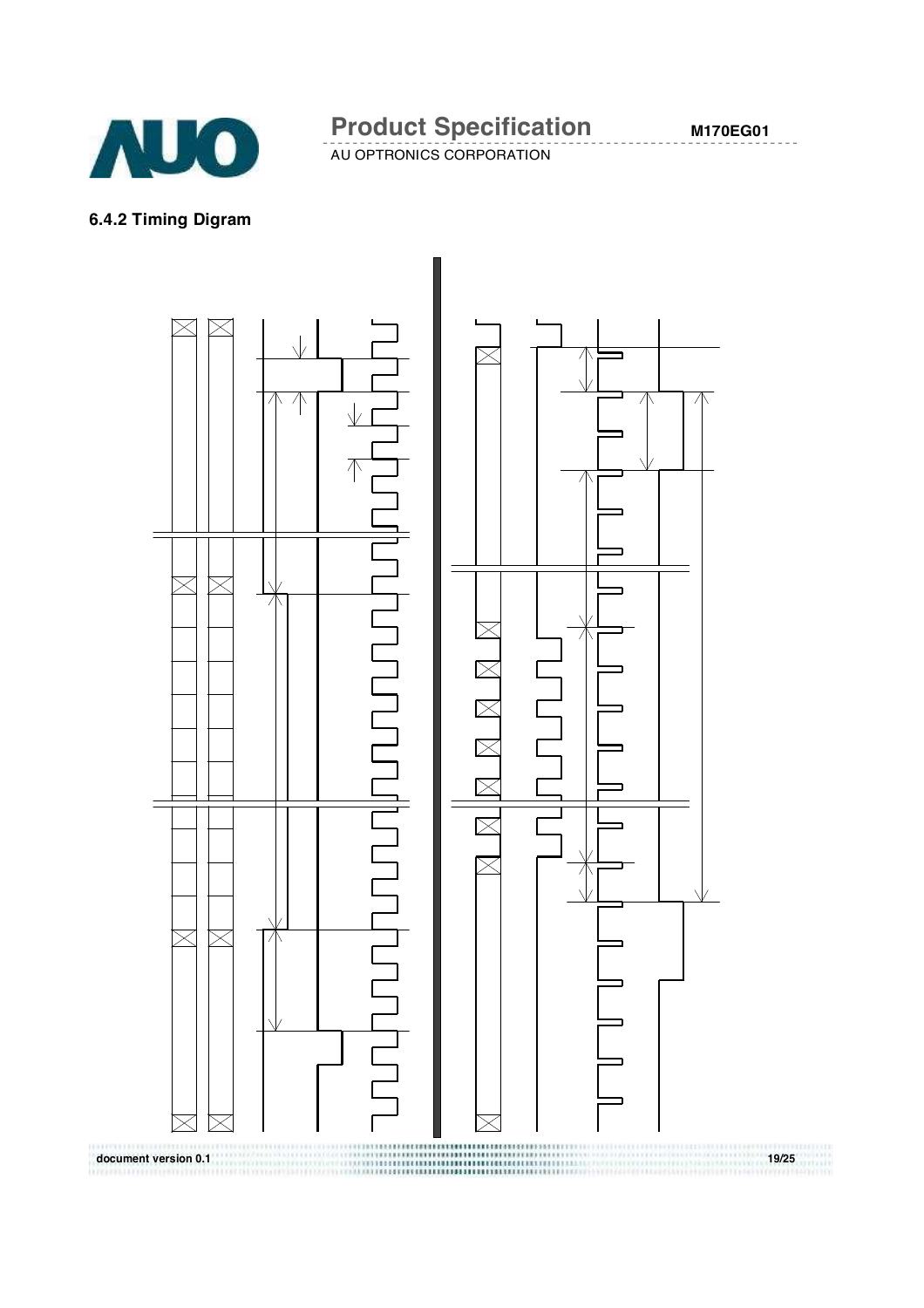

AU OPTRONICS CORPORATION

### **6.5 Power ON/OFF Sequence**

VDD power and lamp on/off sequence is as follows. Interface signals are also shown in the chart. Signals from any system shall be Hi-Z state or low level when VDD is off.



#### **Power Sequence Timing**

| <b>Parameter</b> | Value |      |      | <b>Unit</b> |
|------------------|-------|------|------|-------------|
|                  | Min.  | Typ. | Max. |             |
| T <sub>1</sub>   | 0.5   |      | 10   | [ms]        |
| T <sub>2</sub>   | 0     | ۰    | 10   | [ms]        |
| T <sub>3</sub>   | 200   |      | ۰    | [ms]        |
| T <sub>4</sub>   | 100   |      | ۰    | [ms]        |
| T <sub>5</sub>   | 0     | 16   | 50   | [ms]        |
| T6               | ۰     |      | 10   | [ms]        |
| T7               | 1000  | -    | ٠.   | [ms]        |

Note: The values of the table are follow PSWG.